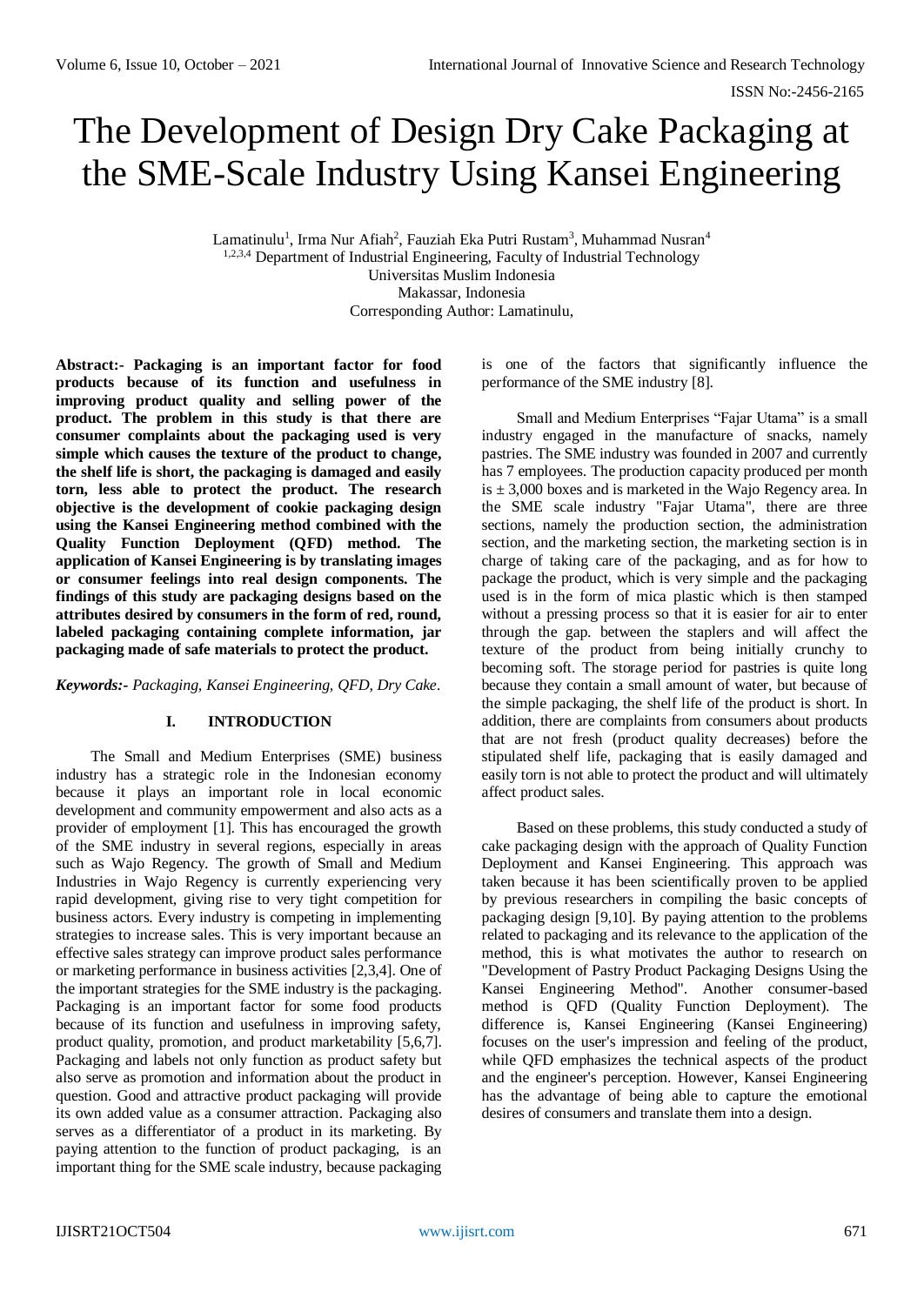ISSN No:-2456-2165

#### **II. RESEARCH METHOD**

This research was conducted on the "Fajar Utama" Small and Medium Industry (IKM), which is located in Wage Village, Sabbangparu District, Wajo Regency, South Sulawesi. The stages of the research method:

#### 2.1 Data Test

1) Determination of Research Sample

In this study, we will only use research samples, namely people who buy pastries in Wajo Regency.

In this study, the authors determine the number of samples to be studied using the lovin formula. To obtain the number of samples, the data used are data on the number of consumer data since 2008 (the beginning of the establishment of the Fajar Utama IKM) as many as 16,195 people.

From the total population above, the number of samples obtained is:

$$
n = \frac{N}{1 + N e^2} = \frac{16.195}{1 + 16.195.(10\%)^2} = 99,993
$$

Rounded up to 100 samples

## **1) Data Sufficiency Test**

In obtaining the attributes of cookie packaging

$$
r = \left(\frac{K}{K-1}\right) \left(1 - \frac{\sum \sigma_t^2}{\sigma^2}\right)
$$

Desired by consumers, it is done by distributing 100 questionnaires, of which 82 questionnaires are returned. The calculation of the data adequacy test is carried out to find out how much the minimum amount of data (sample) is needed. The formula used is the Bernoulli equation as follows:

$$
N \geq \frac{(Z\alpha/2)^2pq}{e^2}
$$

Description ; N=Minimum Number of Samples Z=Normal Distribution Value a=Accuracy Rate 10% e=Error Rate 10%

p=proportion of correct questionnaire

$$
= \frac{\sum \text{Questionnaire Returned}}{\sum \text{Questionnaire Distributed}} = \frac{82}{100} = 0,82
$$

q= the proprtion of questionnaires that are considered wrong

$$
= \frac{\sum \text{Non-Return Questionnaire}}{\sum \text{Distributed Questionnaire}} = \frac{18}{100} = 0,18
$$
  

$$
N \ge \frac{\left(\frac{0.1}{2}\right)^2 (0.82)(0.18)}{(0.1)^2}
$$
  

$$
N \ge \frac{(1.645)^2 (0.82)(0.18)}{0.01}
$$
  

$$
N \ge \frac{(2.706)(0.82)(0.18)}{0.01}
$$
  

$$
N \ge 39,94 \text{ Rounded up to } 40
$$

IJISRT21OCT504 [www.ijisrt.com](http://www.ijisrt.com/) 672

 $N \geq 40$ 

From the results of the data adequacy test above, it can be concluded that the data has met the number of drinking samples, namely 82 40

# **Validation Test**

Validity shows the extent to which a measuring instrument measures what it wants to measure. A test can be said to have high validity if the test carries out its measuring function, or provides measurement results under the meaning and purpose of the test.

$$
r = \frac{n \left(\sum XY\right) - \left(\sum X\right)\left(\sum Y\right)}{\sqrt{[n\left(\sum X^2\right) - \left(\sum X\right)^2][n\left(\sum X^2\right) - \left(\sum X\right)^2]}}
$$

#### **Reliability Test**

The general method used to measure the reliability of the questionnaire with the internal consistency method is Cronbach's Alpha, which can be formulated as follows:

# 1) Stages of Quality Function Deployment

The phase of collecting consumer voices (voice of customers). The general procedure for collecting consumer votes is

1) Determine the attributes that are important to consumers (in the form of qualitative data) and this data is usually obtained from interviews and observations of consumers. 2) Develop a house of quality

The steps in making a quality house are:

a) Making a matrix of consumer needs

- b) Making planning matrix
- c) Making technical response

#### **III. RESULT AND DISCUSSION**

Analysis of the data used is descriptive qualitative analysis, namely how to describe the process of filling out questions about the assessment of Kansei aspects in each stage of processing with the assessment of the scope of Kansei aspects carried out by the scoring method. After the data has been collected, it is presented in tabular form with a description in narrative form. The results of the questions with the scoring method are used to determine the packaging that consumers want.

# **3.1 Quality Function Deployment**

#### **a.** Importance To Customers

Importance value shows how big the level of importance for each Abon packaging attribute to consumers. This value is calculated based on the total score of interest divided by the number of respondents. The results of the attribute calculation are shown in Table 1.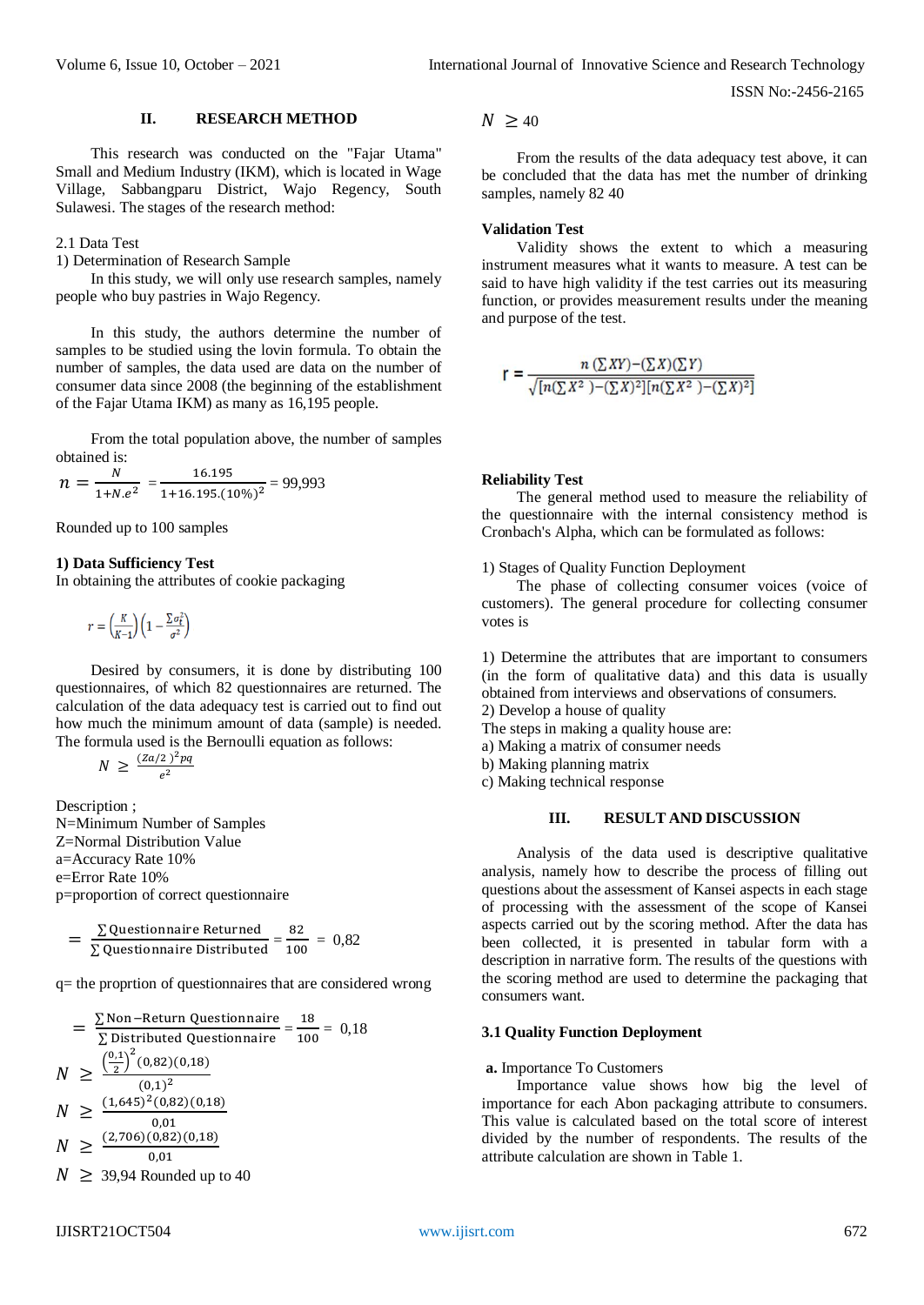ISSN No:-2456-2165

The Importance to Customer (ITC) value is the comparison value between the Total Scored Interest (TSI) and the Number of Respondents (NOR)

| No             | Attribute                                             | <b>NOR</b> | <b>TST</b> | <b>ITC</b> |
|----------------|-------------------------------------------------------|------------|------------|------------|
| 1              | The<br>package<br>contains<br>complete<br>information | 82         | 314        | 3,829      |
| $\overline{c}$ | Packaging made of<br>plastic                          | 82         | 311        | 3,793      |
| 3              | Box-shaped<br>packaging                               | 82         | 268        | 3,268      |
| 4              | Round packaging 8                                     | 82         | 304        | 3,707      |
| 5              | Rectangular<br>packaging                              | 82         | 284        | 3,463      |
| 6              | Recyclable<br>packaging                               | 82         | 301        | 3,671      |
| 7              | Easy-to-hold<br>packaging                             | 82         | 305        | 3,721      |
| 8              | Easy<br>to<br>open<br>packaging                       | 82         | 298        | 3,634      |
| 9              | Red packaging color                                   | 82         | 316        | 3,853      |
| 10             | Colors of brown<br>packaging                          | 82         | 252        | 3,073      |
| 11             | packaging<br>Dark<br>color                            | 82         | 268        | 3,268      |
| 12             | Packs with displays                                   | 82         | 286        | 3,487      |
| 13             | Packaging<br>that<br>protects the product             | 82         | 317        | 3,866      |
| 14             | Packaging from safe<br>materials                      | 82         | 326        | 3,976      |

Table 1. Importance to Customer

## **b. Customer Satisfaction, Expected Performance,and GAP**

Customer Satisfaction Performance is a consumer's assessment of the level of satisfaction. This value is calculated based on the total level of satisfaction divided by the number of respondents. The calculation results for all attributes can be seen in the table below:

Customers Satisfaction Performance (CSP) is obtained from the comparison value between the Total Satisfaction Score (TSS) and the Number of Respondents (NOR) value. Calculation Example: Customers Satisfaction Performance =  $320/82 = 3,902$  in the satisfied category. The results of the GAP, which is negative, show the problems faced by the manager so that corrective actions need to be taken to improve product quality to consumers. How to get this value by subtracting the value of the level of perceived satisfaction with the value of the expected level of satisfaction.

GAP = (Value of Perceived Satisfaction Level) - (Expected Satisfaction Level). Calculation Example:  $GAP = 3.902 3.732 = 0.17$ . The results of the calculation of the value of Customer Satisfaction Performance (CSP), Customer Expected Performance (CEP) & GAP are as shown in Table 2.

|  |                     |  | Table 2. Value of Customer Satisfaction, Expected |  |
|--|---------------------|--|---------------------------------------------------|--|
|  | Performance and GAP |  |                                                   |  |

| No | Attribute                                    | <b>CSP</b> | <b>CEP</b> | GAP   |
|----|----------------------------------------------|------------|------------|-------|
| 1  | The package contains<br>complete information | 3,902      | 3.732      | 0,17  |
| 2  | Packaging<br>made<br>of<br>plastic           | 3,732      | 3.707      | 0,025 |
| 3  | Box-shaped packaging                         | 3.085      | 2,930      | 0,155 |
| 4  | Round packaging                              | 3,780      | 3.707      | 0,073 |
| 5  | Rectangular packaging                        | 3,244      | 3,256      | 0,012 |
| 6  | Recyclable packaging                         | 3,768      | 3,660      | 0,108 |
| 7  | Easy-to-hold packaging                       | 3,756      | 3,927      | 0,171 |
| 8  | Easy to open packaging                       | 3,707      | 3,756      | 0,049 |
| 9  | Red packaging color                          | 3,585      | 3,610      | 0,025 |
| 10 | of<br>Colors<br>brown<br>packaging           | 2,841      | 2,878      | 0,037 |
| 11 | Dark packaging color                         | 3,037      | 3,085      | 0,048 |
| 12 | Packs with displays                          | 3,817      | 3,671      | 0,146 |
| 13 | Packaging that protects<br>the product       | 3,988      | 4,037      | 0,049 |
| 14 | from<br>Packaging<br>safe<br>materials       | 4,244      | 4,122      | 0,122 |

## **3.2 Building Kansei Engineering**

a. Collecting Kansei Words The word Kansei was obtained through survey activities, interviews, and distributing research questionnaires to respondents. The Kansei words that have been collected are related to packaging design as described in Table 3.

## 2. Eliminate Kansei words

After grouping Kansei words with the same meaning, then Kansei words are eliminated based on the assessment or selection of respondents. The Kansei word selected include 7 Kansei words which include rectangular packaging, easy-tohold packaging, light packaging to open and close, red packaging, brown packaging, dark color packaging, packaging that protects the product. After determining the 7 Kansei Words, an analysis was carried out to determine the goal value. The goal here shows how much the level of satisfactory performance is expected to be achieved by the company to fulfill every consumer desire. In this packaging design analysis with the Kansei Word approach, the improvement ratio value, sales point value, raw weight value, and normalized value were also determined. Sales points are values that reflect the ability to sell products.

Table 3. Kansei's words that have been collected

| No | <b>Attribute</b>        | <b>Interpretation of</b><br><b>Meaning</b> | <b>Makna</b><br><b>Kansei</b> |
|----|-------------------------|--------------------------------------------|-------------------------------|
| 1  |                         | Relevant matters all                       |                               |
|    | Complete<br>information | product information                        |                               |
| 2  |                         | Type of packaging                          |                               |
|    | Made from mica jar      | used                                       |                               |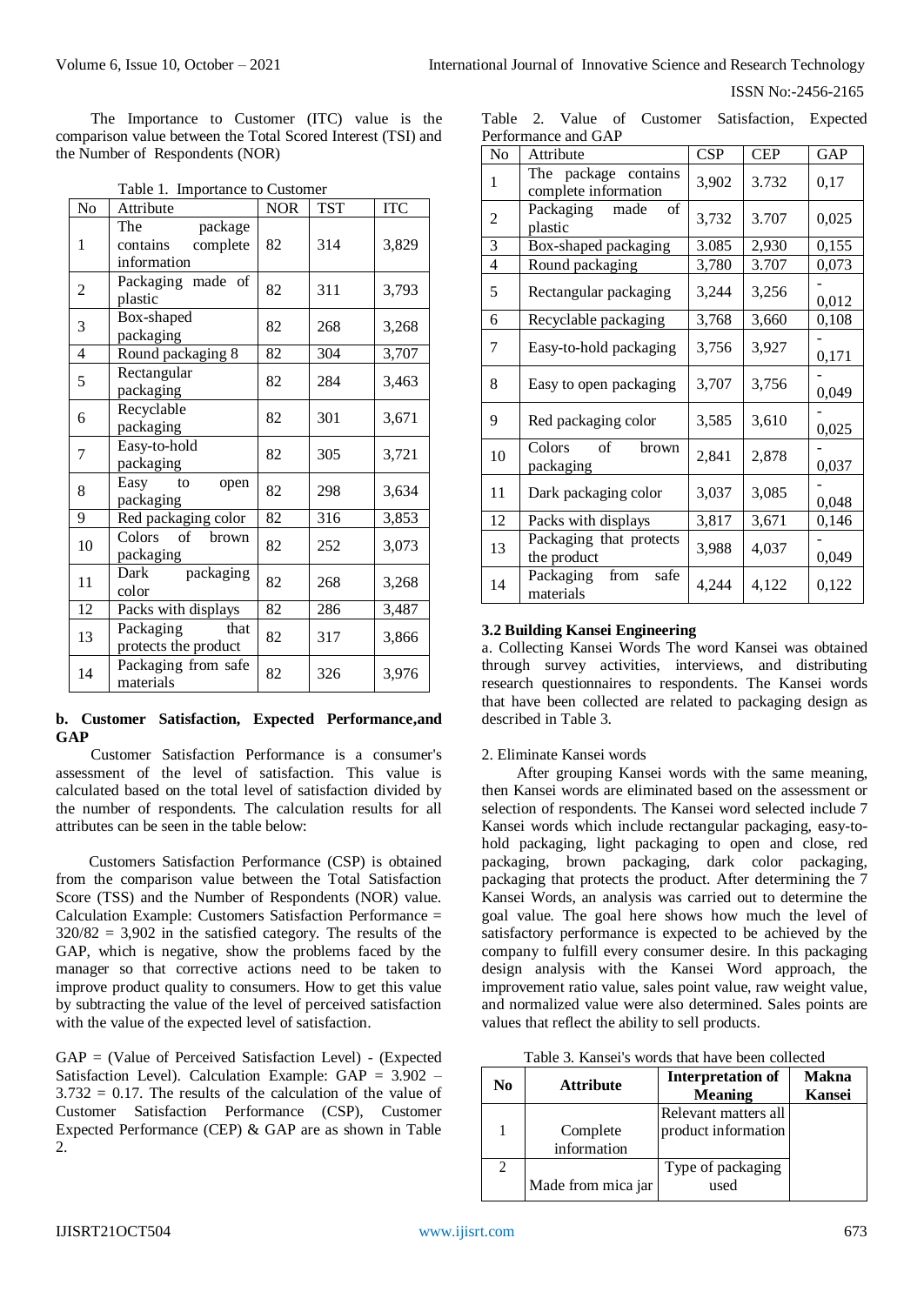|                |                       | The form of          |            |
|----------------|-----------------------|----------------------|------------|
| 3              | Box-shaped            | packaging            |            |
|                |                       | containing pastries  |            |
|                |                       | with flavorsCoconut  |            |
| $\overline{4}$ | Round shape           | Packaging            |            |
|                |                       | containing cake dry  |            |
|                |                       | round                | Image      |
| 5              | Rectangular           | Cookies with peanut  |            |
|                |                       | flavor               |            |
| 6              | Have a logo           | A logo that becomes  |            |
|                |                       | a memorable          |            |
|                |                       | business icon        |            |
| 7              | <b>Brown Colors</b>   | Pastries with sesame |            |
|                |                       | variety              |            |
| 8              | Color red             | Cookies with brown   |            |
|                |                       | sugar flavor         |            |
| 9              | Dark colors           | Pastries with        |            |
|                |                       | Original taste       |            |
| 10             | Recyclable            | Environmentally      |            |
|                |                       | friendly packaging   | Impression |
|                |                       | raw materials        |            |
| 12             | Safe materials        | Packaging for food   |            |
|                | (Protect the product) | products             |            |
| 11             | Easy to open and      | Pastries can last a  |            |
|                | close                 | long time            | Emotion    |
| 13             | Comfortable to hold   | Easy to carry        |            |

The raw weight value is the multiplication between importance to customer with improvement ratio and sales point. The normalized raw weight value is the comparison value between the raw weight of each attribute in Kansei Word and the total raw weight. The value of importance to customer, improvement ratio, sales point, raw weight which is the basis for determining the value of normalized raw weight can be seen in Table 4.

|  |  | Table 4. Raw Weight Dan Normalize Raw Weight |  |
|--|--|----------------------------------------------|--|
|  |  |                                              |  |

| Attribute                      | Raw Weight | Normalize<br>Raw Weight |
|--------------------------------|------------|-------------------------|
| Colored packaging Red          | 8,062      | 0,168                   |
| Packaging round shape          | 7,351      | 0,153                   |
| Packaging contains information | 7,357      | 0,153                   |
| Complete                       |            |                         |
| Packaging the one with the     | 4,111      | 0,086                   |
| logo                           |            |                         |
| Packaging made of Plastic      | 4,879      | 0,102                   |
| Kemasan Protective packaging   | 5,816      | 0,121                   |
| Product                        |            |                         |
| Packaging comfortable to hold  | 5,943      | 0,124                   |
| Total                          | 43,519     | 0,907                   |

Based on the consideration of normalized value, technical response, own performance value, the basic concept of cookie packaging design can be determined. The basic attributes based on Kansei Word and the technical responses

ISSN No:-2456-2165

that were determined to redesign the cookie packaging are as follows:

a) Make packaging with red color

b) Making packaging at an affordable price

c) Make the Packaging have Logo

d) Make a packaging label that includes the composition, expiration date, name, and address of the company.

e) Making packaging that can be used repeatedly (Multi - Trip)

f) Make packaging that protects the product from being contaminated by temperature, bacteria from the outside and is waterproof

g) Make packaging with a shape that is not too big

Based on the consideration of the basic concepts of Kansei Word-based redesign and technical responses, a new packaging design was created as shown in Figure 1



Figure 1. Packaging Design based Kansei Engineering

The new packaging design is made with a red design. The packaging is also labeled, brand, product composition information, and expiration date. The packaging is made in a round shape with a plastic material that can protect the product. The aspect of color selection in the design of pastry packaging is important because the color of the packaging can be a factor for consumer considerations to make decisions in buying goods [11, 12]. Aspects of packaging labels are also important in packaging design because packaging labels can influence consumer buying behavior [13]. For packaging safety, it is necessary to consider the safety aspects of packaging materials and should follow the applicable laws and regulations regarding permitted packaging materials [14].

# **IV. CONCLUSION**

Based on the results of data analysis using the Quality Function Deployment (QFD) and Kansei Engineering approaches, the basic concepts for designing pastry product packaging were found by combining aspects of technical response and Kansei Word. Packaging design is made based on considerations of shape, color, safety aspects of packaging materials, label aspects, ease of use aspects of packaging, and aspects of complete information contained in the packaging. Aspects of the color specified are red, the packaging material is plastic, the shape of the packaging is round, the packaging is labeled. Determination of the basic aspects of packaging design based on the wishes, emotional support, and technical response from consumers supported by Kansei Word that has been determined. Based on this, it can be stated that in designing the packaging, the integration approach of QFD and Kansei Engineering can be used.